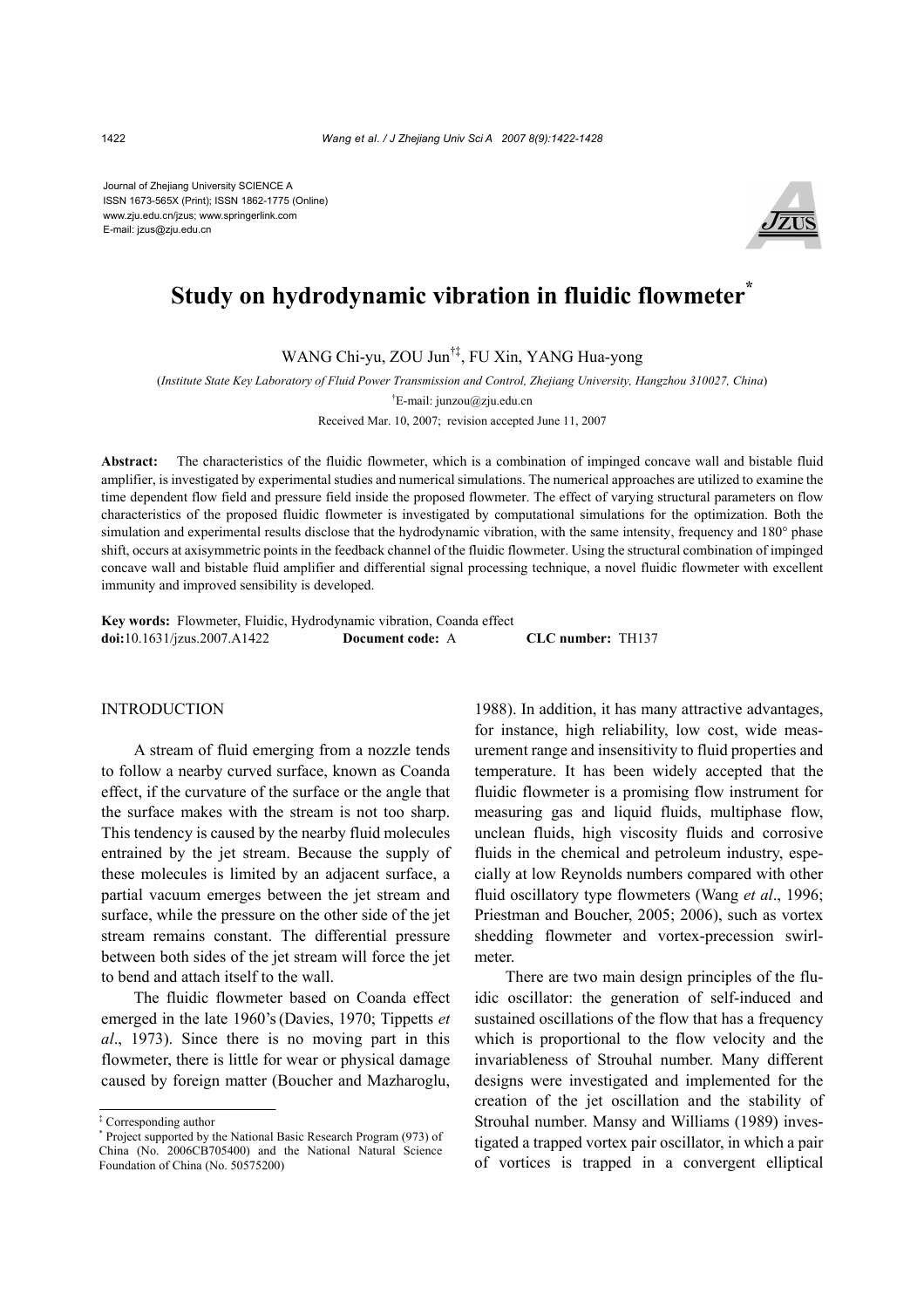channel. Parry *et al*.(1991) investigated a target fluidic oscillator, in which the jet oscillation is created due to the interaction of a planar jet with a bluff body. Uzol and Camci (1998) proposed a kind of fluidic oscillator which creates a jet oscillation due to the impingement of the jet on a concave wall. Gao *et al*. (1999) and Nakayama *et al*.(2005) proposed a kind of fluidic oscillator which creates a jet oscillation based on bistable fluid amplifier, and is applied in petroleum machinery widely.

The aims of this paper were to determine the flow characteristics of a fluidic flowmeter, which is a combination of impinged concave wall and bistable fluid amplifier (Grigorievich, 2003), by experimental studies and numerical simulations. The jet oscillation inside the fluidic oscillator is investigated in detail in order to obtain more information about the physical mechanisms that drive the jet oscillation inside the oscillation chamber. The jet oscillation frequency is measured by pressure sensors. Computational simulations are performed to assess the accuracy of such a numerical technique by comparing the simulated oscillation frequency with the experimental value. The effect of varying structural parameters on the flow characteristics of the proposed fluidic flowmeter is investigated by computational simulations for the optimization. Furthermore, both the simulation and observation results disclose that the hydrodynamic vibration, with the same intensity, frequency and 180° phase shift, occurs at axisymmetric points in the feedback channel of the fluidic flowmeter.

#### NUMERICAL INVESTIGATION

#### **Large eddy simulation (LES) model**

The governing equations of LES (Su, 1984; Fu and Yang, 2001) are obtained by filtering the time-dependent N-S equations. A filtered variable is defined by

$$
\overline{\phi}(x) = \int_{D_f} \phi(x')G(x, x')dx', \tag{1}
$$

where  $D_f$  is fluid domain;  $G(\cdot)$  is filter function determining scale of resolved eddies.

For the finite-volume discretization, the filtering operation is provided by

$$
\overline{\phi}(x) = \frac{1}{V} \int_{V} \phi(x') dx', \ x' \in V,
$$
 (2)

where *V* is Volume of a computational cell,  $mm^3$ ; *v* is computational cell domain.

The filter function implied here is then

$$
G(x, x') = \begin{cases} 1/V, & \text{for } x' \in \mathcal{V}; \\ 0, & \text{otherwise.} \end{cases}
$$
 (3)

Ignoring the energy transport, the filtered N-S equations are then

$$
\frac{\partial \rho}{\partial t} + \frac{\partial \rho \overline{u_i}}{\partial x_i} = 0, \qquad (4)
$$

$$
\frac{\partial}{\partial t}(\rho \overline{u}_i) + \frac{\partial}{\partial x_j}(\rho \overline{u}_i \overline{u}_j) = \frac{\partial}{\partial x_j} \left( \mu \frac{\partial \overline{u}_i}{\partial x_j} \right) - \frac{\partial \overline{p}}{\partial x_i} - \frac{\partial \tau_{ij}}{\partial x_j}, (5)
$$

$$
\tau_{ij} = \overline{u_i u_j} - \overline{u}_i \overline{u}_j,
$$
(6)

where  $\rho$  is fluid density, kg/m<sup>3</sup>;  $\mu$  is fluid viscosity, kg/(m·s);  $\tau_{ii}$  is subgrid-scale stress.

The unknown subgrid-scale stresses can be modeled by eddy viscosity in the following form:

$$
\tau_{ij} - \frac{1}{3} \tau_{kk} \delta_{ij} = -2\mu_{t} \overline{S}_{ij} , \qquad (7)
$$

$$
\overline{S}_{ij} \equiv \frac{1}{2} \left( \frac{\partial \overline{u}_i}{\partial x_j} + \frac{\partial \overline{u}_j}{\partial x_i} \right),
$$
 (8)

$$
\mu_{\rm t} = \rho L_{\rm s}^2 \left| \overline{S} \right|, \tag{9}
$$

$$
L_{\rm s} = \min(\kappa d, C_{\rm s} V^{1/3}), \qquad (10)
$$

$$
\left|\overline{S}\right| \equiv \sqrt{2\overline{S}_{ij}\overline{S}_{ij}} \tag{11}
$$

where 
$$
\mu_t
$$
 is subgrid-scale turbulent viscosity;  $\overline{S}_{ij}$  is  
rate-of-strain tensor for the resolved scale;  $L_s$  is  
mixing length for subgrid scales;  $\kappa$  is model constant,  
 $\kappa$ =0.42; *d* is control port width, mm;  $C_s$  is smagorin-

#### **Geometry parameters and grid generation**

sky constant, *C*s=0.1 (Liu *et al*., 2005).

The proposed fluidic flowmeter is comprised of oscillation chamber, feedback channels, concave wall, etc. A jet stream flows through the chamber, and some of the fluid will impact the jet from the side because of the feedback channels. This causes a pressure differential between one side of the jet and the other, and the jet stream swings back and forth in the oscillation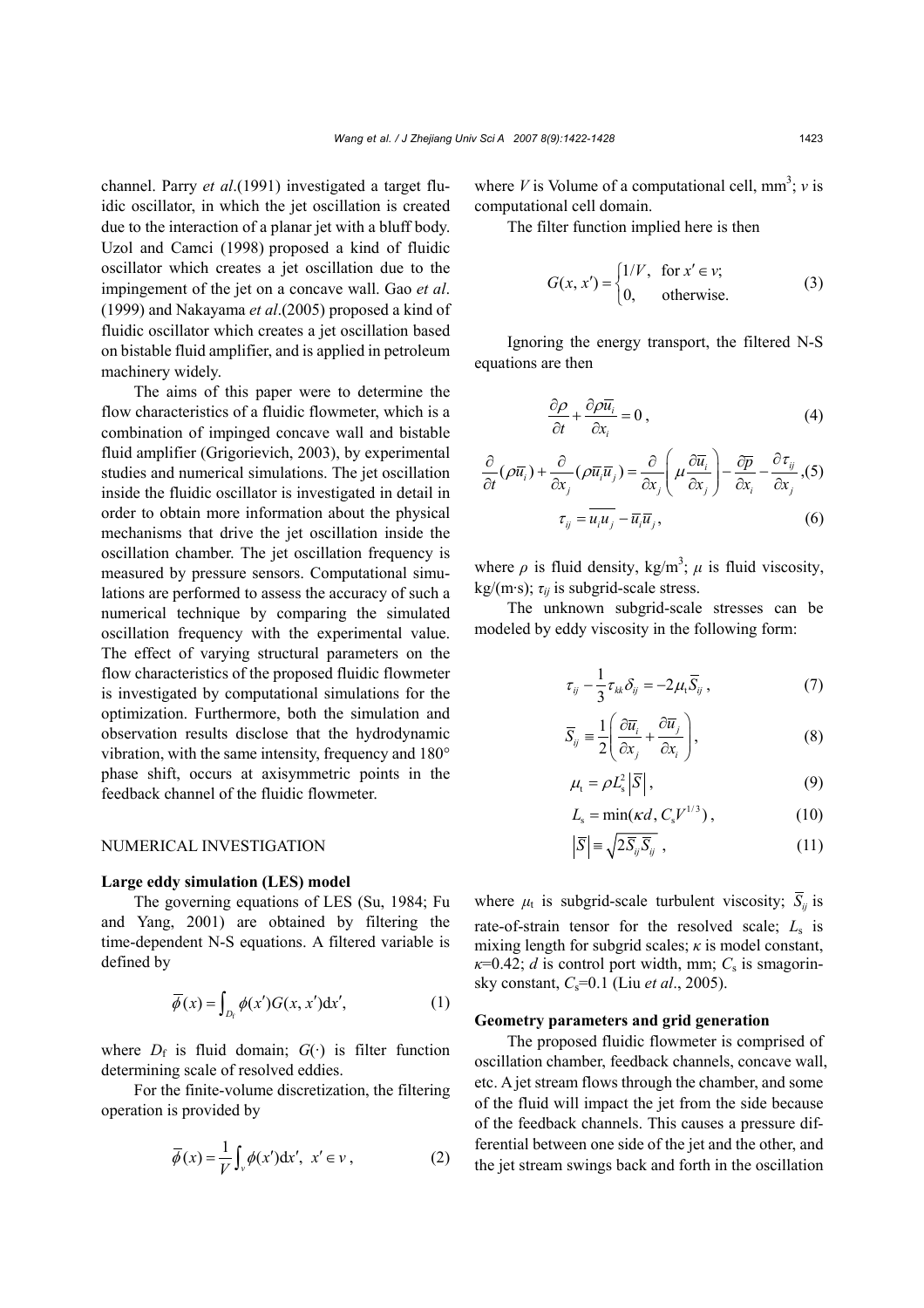chamber (Boucher, 1995). The flow recirculation paths play an important role in the performance of the flowmeter. Two of the important parameters (Parry *et al*., 1991) to generate and provide the recirculation path are the width of the jet *b* and the distance *l* between jet nozzle and concave wall as shown in Fig.1. The five observation points are defined in the feedback channels. The locations of point 3 and point 5 are symmetric. If the flow rate is too low, flow oscillation will not occur. The flow oscillation starts when the Reynolds number exceeds the minimum of flowmeter. The parameters mentioned above will affect the relationship of Strouhal number and Reynolds number, and the quality of the oscillation signal.



**Fig.1 Structural parameters of fluidic flowmeter (** $\theta$  **is angle of wall,** *r* **is Radius of concave wall)** 

The geometry of the flowmeter has been meshed by an advanced grid preprocessor, Gambit 2.0, using triangle three-node elements and unstructured grids in order to follow as close as possible the structure of the flowmeter. For better resolution of the features of the flow field, the solution-adaptive grid feature of Fluent 6.0 is applied to refine the original mesh based on the geometry, boundary and numerical values of velocity gradient and pressure gradient. The adapted final grid is presented in Fig.2. The total number of nodes used for simulation analysis of it is approximately  $10^4$ , the maximum grid density is  $1.17 \times 10^4$  mm<sup>-2</sup>, and the minimum is  $7.13 \times 10^2$  mm<sup>-2</sup>.

### **Simulation conditions**

The fluid dynamic performance within the fluidic flowmeter has been computed by the commercial software Fluent 6.0 under various ratios of *b*/*l*. The



**Fig.2 Grid of the fluid domain**

other simulation conditions are specified as follows:

(1) The boundary conditions are specified at the velocity inlet and pressure outlet with the various inlet velocity of  $U_{\text{in}}$ =1~40 m/s ( $Re$ =684.6~27384) and the constant pressure outlet of  $P_{\text{out}}=0$  Pa. As the energy equation is neglected in the simulation model, no heat transfer between the fluid zone and the solid zone is considered.

(2) The initial conditions are assumed as  $u_i=0$ and  $p_i=0$  at all the nodes in the calculational fluid domain. The fluid to be simulated is air with properties of  $\rho$ =1.225 kg/m<sup>3</sup>,  $\mu$ =1.7894×10<sup>-5</sup> kg/(m·s).

(3) In the time-dependent computation procedure, the first-order implicit formulation is specified. For the discretization treatment, the PISO (Pressure Implicit Solution by Split Operator) algorithm is selected as the pressure-velocity coupling, and the second-order for the pressure and second-order upwind for the momentum are defined. In order to model transient phenomena properly, the time step size  $(\Delta t)$  is set about one twentieth of fluidic swing period  $(T_v)$ , thus,  $\Delta t = T_v / 20$ .

(4) The convergence criteria used to terminate the iterative process of solution are based on the control of both the solution and the residual vector. The under-relaxation factors, which are used for pressure, mass, density and body force respectively, for controlling convergence of iteration process are specified, at  $k_p=0.25$ ,  $k_m=0.7$ ,  $k_d=1$  and  $k_b=1$ . The convergence control is based on the evaluation of the relative deviation, and every solution is accepted when the tolerance of each variable becomes lower than  $10^{-4}$ .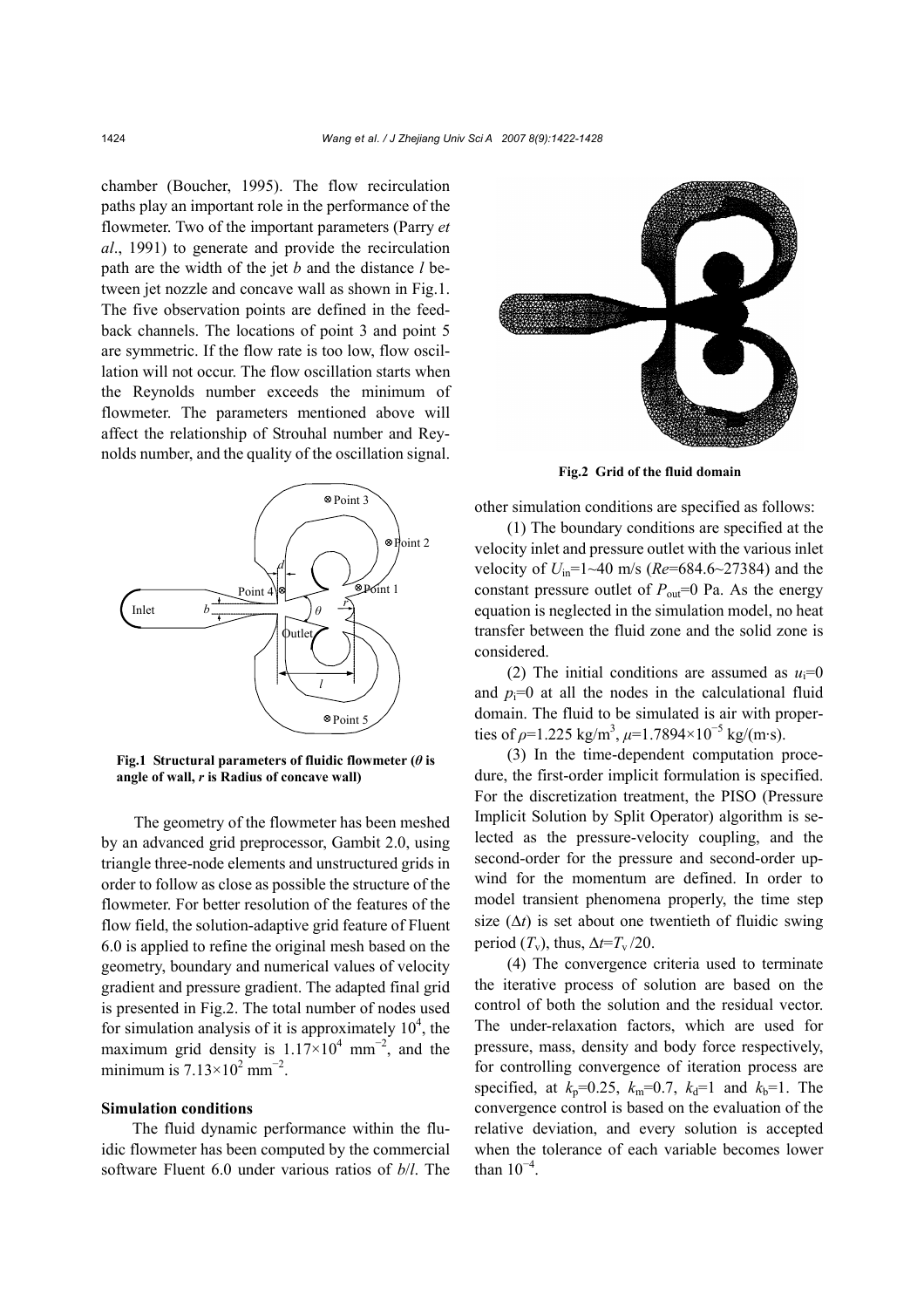## EXPERIMENTAL SETUP

The schematic diagram of the experimental setup is shown in Fig.3. The measuring transducers are two piezoelectric pressure sensors, which are stuck on the feedback channel wall at the position of point 3 and point 5 respectively as shown in Fig.1. The sensor signals are amplified by the input amplifier, and then transmitted to the computer through data acquisition card (NI-6071E). The data processing and analyzing are carried out by the commercial software package (Labview 7.0). The mass flowrate in the experimental system is controlled by flow regulating valve and read out by a roots flowmeter (B3-7M175). The fluidic flowmeter tested in the experiment is with the same dimension as in the simulation. The structural parameters of the fluidic flowmeter used in the experiment are listed in Table 1. The fluid used in the experiment is air flowing at Reynolds number (*Re*) between 684.6 and 27384.



**Fig.3 Schematic diagram of experimental setup**

**Table 1 Structural parameters of the fluidic flowmeter in the experiment** 

| Structural parameters | Value |  |
|-----------------------|-------|--|
| $b$ (mm)              |       |  |
| $d$ (mm)              | 6     |  |
| $l$ (mm)              | 30    |  |
| $r$ (mm)              | 4.5   |  |
|                       | 30    |  |

can be seen that the jet oscillation occurs inside the fluidic oscillation chamber because the Coanda effect works. The jet stream, swinging back and forth in the oscillation chamber, induces periodical pressure oscillation as shown in Fig.5. The computed frequency is 62.5 Hz while the experimental frequency for the same Reynolds number of 3542 is 59.7 Hz, giving a deviation of 4.6%. But the simulation results, based on the 2D model of the fluidic flowmeter, are only indicative.



**Fig.4 Velocity fields of fluidic flowmeter. (a) Time=502 ms; (b) Time=508 ms; (c) Time=514 ms; (d) Time=520 ms**



**Fig.5 Pressure fields of fluidic flowmeter. (a) Time=502 ms; (b) Time=508 ms; (c) Time=514 ms; (d) Time=520 ms**

# RESULTS AND DISCUSSION

Fig.4 illustrates a set of typical instant velocity fields in the fluidic flowmeter from the time dependent simulation at a Reynolds number of 3542. It

Fig.6 compares the simulated hydrodynamic vibrations at the five observing points shown in Fig.1. It can be seen that the vibration frequency at the five points in feedback channel is the same. The vibration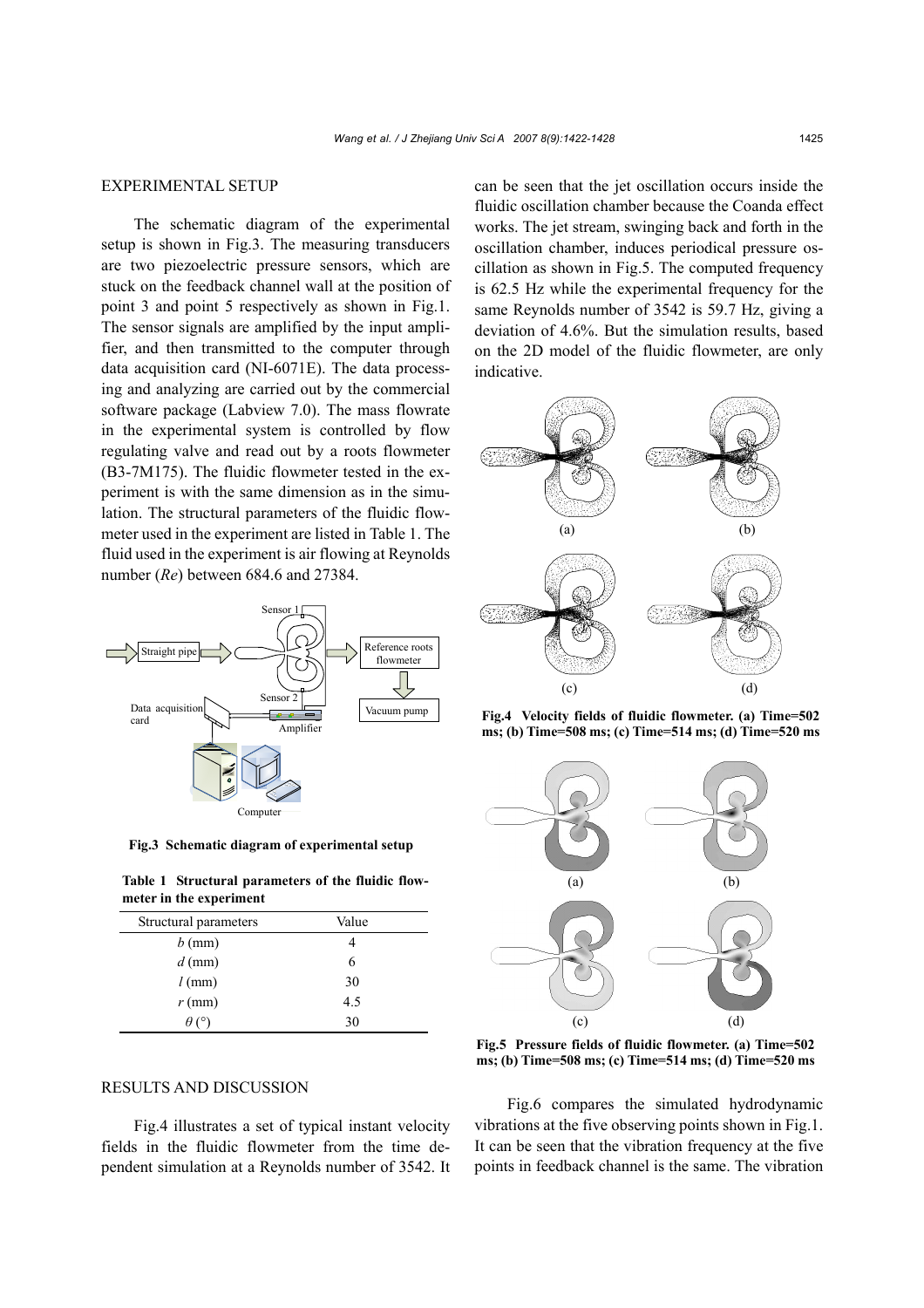amplitude at point 1, which is close to the entrance of feedback channel, is the largest. However, it is almost the same at other observing points. At the axisymmetric points of the fluidic flowmeter, point 3 and point 5, the hydrodynamic vibrations have a phase shift of 180°.

Figs.7~9 present the simulation results that illustrate the effects of the varying structural parameters on the vibration intensity, the Strouhal number (*St*) and the pressure loss of the proposed fluidic flowmeter. From these figures, it can be seen that the ratio of *l*/*b*, the distance between jet nozzle and concave wall versus the width of jet, affects the vibration intensity, Strouhal number and pressure lost. As the ratio *l*/*b* increases, the vibration intensity and pressure lost increase, while the Strouhal number decreases.

Fig.10 shows the measurement results of the pressure signal at point 3 and point 5 in the feedback channel of the fluidic flowmeter. It can be seen that the signals from two sensors have almost the same intensity and frequency but 180° phase shift. The



**Fig.6 Pressure at different point in the fluidic flowmeter (***U***in=5.04 m/s,** *p***out=0 Pa,** *Re***=3542,** ∆*t***=1 ms,** *l***/***b***=7.5)** 



**Fig.8 Effects of the structural parameters** *l***/***b* **on Strou**hal number ( $U_{in}$ =5.04 m/s,  $p_{out}$ =0 Pa,  $Re$ =3542,  $\Delta t$ =1 ms, *l***/***b***=5~15, point 3)** 

differential signal of two sensors has the same frequency and double intensity. It has a very important advantage of suppressing the common mode noise from environmental disturbance.

The Strouhal number is a function of frequency, characteristic length and flow velocity. In a fluidic flowmeter, it is defined by (Fu *et al*., 2005)

$$
St = fD/U, \tag{12}
$$

$$
St = F\left(\frac{\zeta}{2}, \frac{b}{l}, \frac{d}{l}, \frac{r}{l}, Re\right). \tag{13}
$$

When the structural parameters of the fluidic flowmeter are determined, the Strouhal number only varies with Reynold number. The relationship of Strouhal number versus Reynolds number is shown in Fig.11. When the inlet Reynolds number is less than 2000, or is more than 20000, the deviation of Strouhal number is relatively large. This is due to the nonlinear characteristics of the flowmeter (Boucher and Mazharoglu, 1988; Boucher *et al*., 1996).



**Fig.7 Effects of the structural parameters** *l***/***b* **on vibration intensity** ( $U_{in}$ =5.04 m/s,  $p_{out}$ =0 Pa,  $Re$ =3542, ∆*t***=1 ms,** *l***/***b***=5~15, point 3)** 



**Fig.9 Effects of the structural parameters** *l***/***b* **on pressure loss** ( $U_{in}$ =5.04 m/s,  $p_{out}$ =0 Pa,  $Re$ =3542,  $\Delta t$ =1 ms,  $l/b$ =5~15, **point 3)**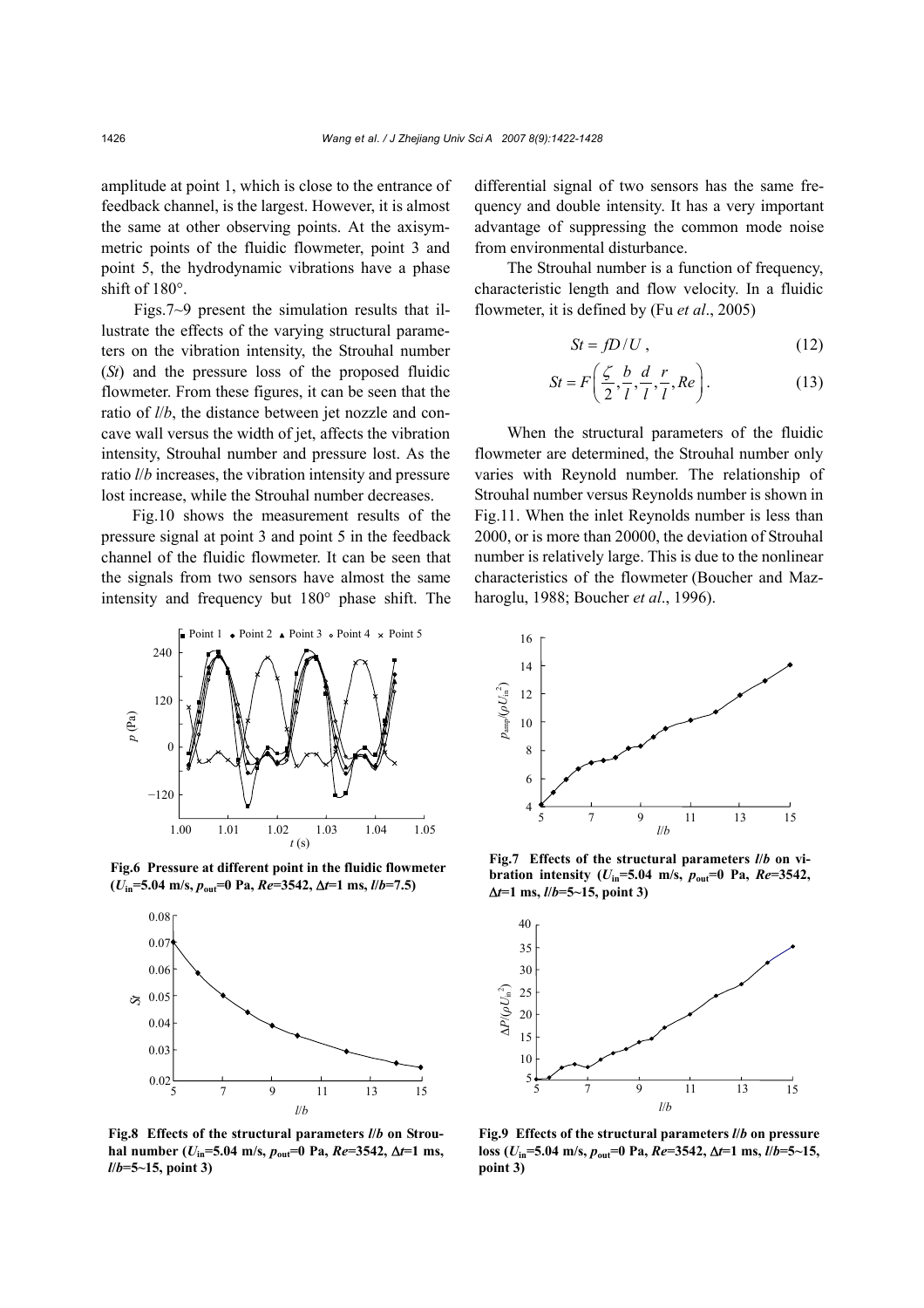

**Fig.10 Experimental results of hydrodynamic vibration**  $(U_{in} = 5.09 \text{ m/s})$ 



**Fig.11 Relationship of the Strouhal number versus Reynolds number in experiment. (a) Experimental data of the Strouhal number; (b) Relative deviation of the Stouhal number** 

#### **CONCLUSION**

The objective of this work is to improve the sensibility and signal quality of fluidic flowmeter. The effect of varying structural parameters on flow characteristics of the fluidic flowmeter is investigated by computational simulations for the optimization. The ideal location for placing the piezoelectric pressure sensor in the proposed fluidic flowmeter is determined by computational fluid dynamics. This location was near to feedback channel intake. The structural combination of concave wall and fluidic amplifier can induce the fluidic vibration easily and strengthen the hydrodynamic vibration significantly. Based on simulation and experimental results, it is proved that using the differential signal of two sensors, fixed on axisymmetric points in feedback channel of the flowmeter, has a very important advantage of suppressing the common mode noise from environmental disturbance.

## **References**

- Boucher, R.F., 1995. Minimum flow optimization of fluidic flowmeters. *Measurement Science and Technology*, **6**(7): 872-879. [doi:10.1088/0957-0233/6/7/003]
- Boucher, R.F., Mazharoglu, C., 1988. Low Reynolds number fluidic flowmetering. *Journal of Physics E: Scientific Instruments*, **21**(10):977-989. [doi:10.1088/0022-3735/21/ 10/015]
- Boucher, R.F., Beck, S.B.M., Wang, H., 1996. A fluidic flowmetering device for remote measurement. *Journal Process Mechanical Engineering*, **210**(2):93-100.
- Davies, R.C., 1970. Functional characteristics of fluid elements. *Fluidics Quarterly*, **2**(2):1-43.
- Fu, X., Yang, H.Y., 2001. Study on hydrodynamic vibration in dual bluff body vortex flowmeter. *Chinese Journal Chemistry Engineering*, **9**(2):123-128.
- Fu, X., Wang, C.Y., Xie, H.B., Yang, H.Y., 2006. Numerical simulation and experimental study on fluidic flowmeter. *Chinese Journal Mechanical Engineering*, **42**(7):24-29 (in Chinese).
- Gao, J.N., Ma, J.G., Jiang, Y., Liu, C.L., 1999. Mechanism and simulation of hydraulic bistable fluidic oscillator. *China Petroleum Machinery*, **26**(6):33-35 (in Chinese)
- Grigorievich, Z.E., 2003. Cтруйного Aвтогенератора. Chinese-Russian Academic Exchanges on Key Technology of Electromagnetic Flowmeter. Fluidic Flowmeter & Vortex Procession Flowmeter, Institut Teploehnergeticheskogo Pri, Moscow.
- Liu, X.B., Zeng, Y.Z., Huang, H., 2005. Numerical Prediction of pressure fluctuation within francis turbine for large-eddy simulation. *Journal of Xihua University*, **24**(1):1-6 (in Chinese).
- Mansy, H., Williams, D.R., 1989. An experimental and numerical study of trapped vortex pair fluidic flowmeter. *ASME FED Forum on Turbulent Flow*s, **76**:35-39.
- Nakayama, A., Kuwahara, F., Kamiya, Y., 2005. A two dimensional numerical procedure for a three dimensional